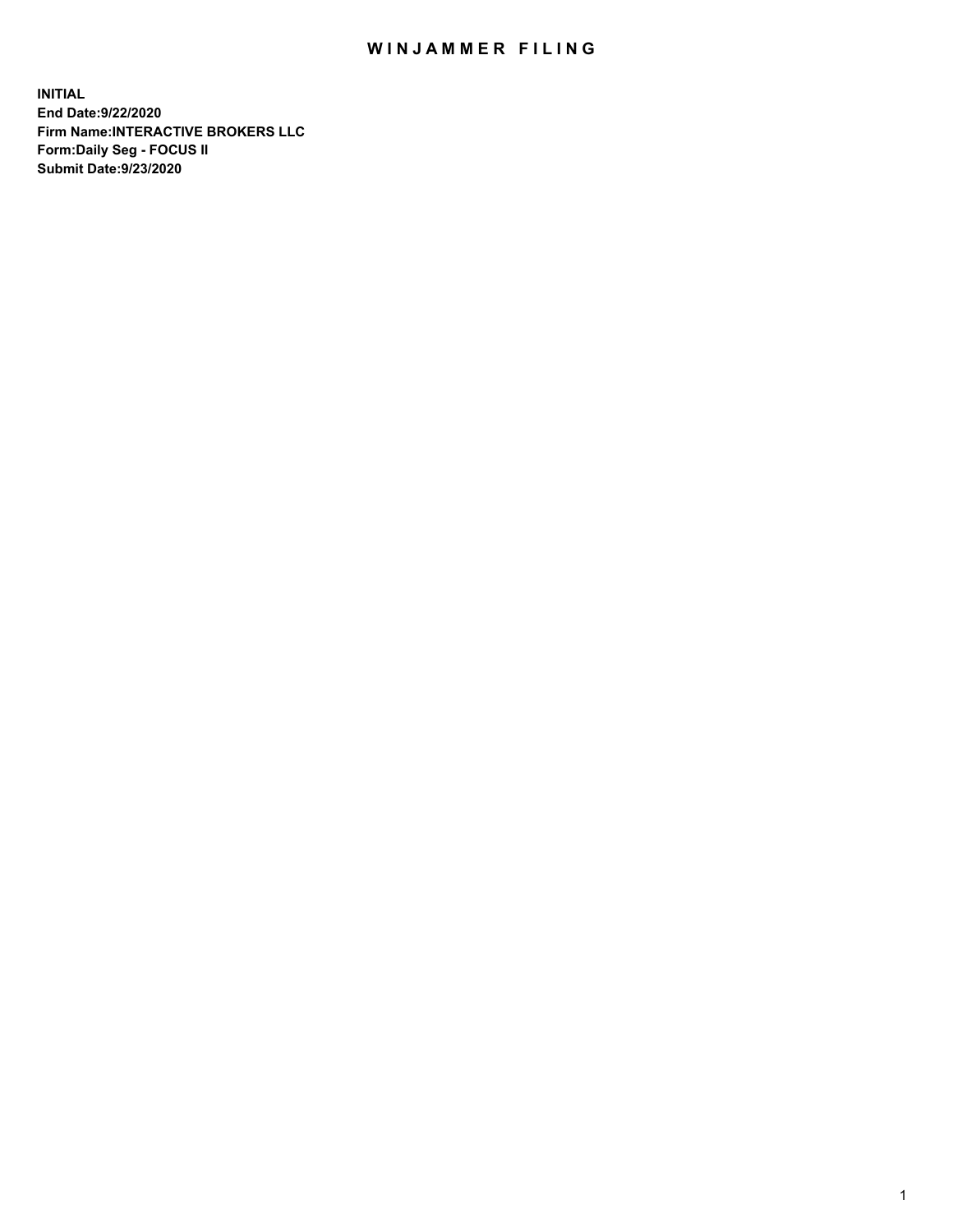**INITIAL End Date:9/22/2020 Firm Name:INTERACTIVE BROKERS LLC Form:Daily Seg - FOCUS II Submit Date:9/23/2020 Daily Segregation - Cover Page**

| Name of Company                                                                                                                                                                                                                                                                                                               | <b>INTERACTIVE BROKERS LLC</b>                                                   |
|-------------------------------------------------------------------------------------------------------------------------------------------------------------------------------------------------------------------------------------------------------------------------------------------------------------------------------|----------------------------------------------------------------------------------|
| <b>Contact Name</b>                                                                                                                                                                                                                                                                                                           | James Menicucci                                                                  |
| <b>Contact Phone Number</b>                                                                                                                                                                                                                                                                                                   | 203-618-8085                                                                     |
| <b>Contact Email Address</b>                                                                                                                                                                                                                                                                                                  | jmenicucci@interactivebrokers.c<br>om                                            |
| FCM's Customer Segregated Funds Residual Interest Target (choose one):<br>a. Minimum dollar amount: ; or<br>b. Minimum percentage of customer segregated funds required:% ; or<br>c. Dollar amount range between: and; or<br>d. Percentage range of customer segregated funds required between:% and%.                        | <u>0</u><br>$\overline{\mathbf{0}}$<br>155,000,000 245,000,000<br>0 <sub>0</sub> |
| FCM's Customer Secured Amount Funds Residual Interest Target (choose one):<br>a. Minimum dollar amount: ; or<br>b. Minimum percentage of customer secured funds required:%; or<br>c. Dollar amount range between: and; or<br>d. Percentage range of customer secured funds required between:% and%.                           | <u>0</u><br>$\overline{\mathbf{0}}$<br>80,000,000 120,000,000<br>0 <sub>0</sub>  |
| FCM's Cleared Swaps Customer Collateral Residual Interest Target (choose one):<br>a. Minimum dollar amount: ; or<br>b. Minimum percentage of cleared swaps customer collateral required:%; or<br>c. Dollar amount range between: and; or<br>d. Percentage range of cleared swaps customer collateral required between:% and%. | <u>0</u><br>$\underline{\mathbf{0}}$<br>0 <sub>0</sub><br>0 <sub>0</sub>         |

Attach supporting documents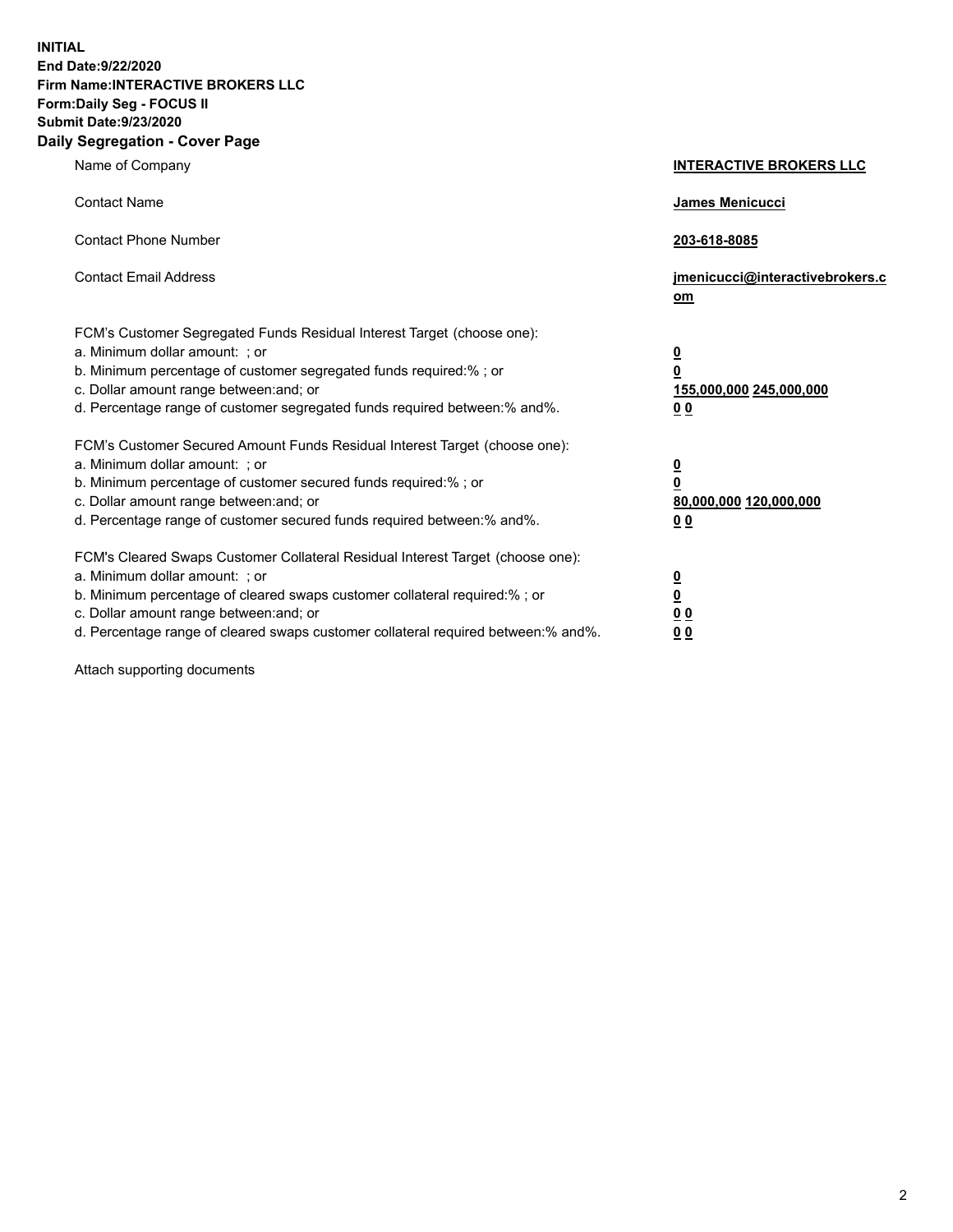**INITIAL End Date:9/22/2020 Firm Name:INTERACTIVE BROKERS LLC Form:Daily Seg - FOCUS II Submit Date:9/23/2020 Daily Segregation - Secured Amounts**

|                | <u> Bally Ocyfegation - Occared Alliounts</u>                                               |                               |
|----------------|---------------------------------------------------------------------------------------------|-------------------------------|
|                | Foreign Futures and Foreign Options Secured Amounts                                         |                               |
|                | Amount required to be set aside pursuant to law, rule or regulation of a foreign            | $0$ [7305]                    |
|                | government or a rule of a self-regulatory organization authorized thereunder                |                               |
| $\mathbf{1}$ . | Net ledger balance - Foreign Futures and Foreign Option Trading - All Customers             |                               |
|                | A. Cash                                                                                     | 610,552,987 [7315]            |
|                | B. Securities (at market)                                                                   | $0$ [7317]                    |
| 2.             | Net unrealized profit (loss) in open futures contracts traded on a foreign board of trade   | -13,483,803 [7325]            |
| 3.             | Exchange traded options                                                                     |                               |
|                | a. Market value of open option contracts purchased on a foreign board of trade              | 3,517,235 [7335]              |
|                | b. Market value of open contracts granted (sold) on a foreign board of trade                | $-1,732,571$ [7337]           |
| 4.             | Net equity (deficit) (add lines 1. 2. and 3.)                                               | 598,853,848 [7345]            |
| 5.             | Account liquidating to a deficit and account with a debit balances - gross amount           | 6,342 [7351]                  |
|                | Less: amount offset by customer owned securities                                            | 0 [7352] 6,342 [7354]         |
| 6.             | Amount required to be set aside as the secured amount - Net Liquidating Equity              | 598,860,190 [7355]            |
|                | Method (add lines 4 and 5)                                                                  |                               |
| 7.             | Greater of amount required to be set aside pursuant to foreign jurisdiction (above) or line |                               |
|                | 6.                                                                                          | 598,860,190 [7360]            |
|                | FUNDS DEPOSITED IN SEPARATE REGULATION 30.7 ACCOUNTS                                        |                               |
| 1.             |                                                                                             |                               |
|                | Cash in banks                                                                               |                               |
|                | A. Banks located in the United States                                                       | 69,433,066 [7500]             |
|                | B. Other banks qualified under Regulation 30.7                                              | 0 [7520] 69,433,066 [7530]    |
| 2.             | Securities                                                                                  |                               |
|                | A. In safekeeping with banks located in the United States                                   | 499,907,000 [7540]            |
|                | B. In safekeeping with other banks qualified under Regulation 30.7                          | 0 [7560] 499,907,000 [7570]   |
| 3.             | Equities with registered futures commission merchants                                       |                               |
|                | A. Cash                                                                                     | $0$ [7580]                    |
|                | <b>B.</b> Securities                                                                        | $0$ [7590]                    |
|                | C. Unrealized gain (loss) on open futures contracts                                         | $0$ [7600]                    |
|                | D. Value of long option contracts                                                           | $0$ [7610]                    |
|                | E. Value of short option contracts                                                          | 0 [7615] 0 [7620]             |
| 4.             | Amounts held by clearing organizations of foreign boards of trade                           |                               |
|                | A. Cash                                                                                     | $0$ [7640]                    |
|                | <b>B.</b> Securities                                                                        | $0$ [7650]                    |
|                | C. Amount due to (from) clearing organization - daily variation                             | $0$ [7660]                    |
|                | D. Value of long option contracts                                                           | $0$ [7670]                    |
|                | E. Value of short option contracts                                                          | 0 [7675] 0 [7680]             |
| 5.             | Amounts held by members of foreign boards of trade                                          |                               |
|                | A. Cash                                                                                     | 159,443,355 [7700]            |
|                | <b>B.</b> Securities                                                                        | $0$ [7710]                    |
|                | C. Unrealized gain (loss) on open futures contracts                                         | $-10,346,309$ [7720]          |
|                | D. Value of long option contracts                                                           | 3,517,235 [7730]              |
|                | E. Value of short option contracts                                                          | -1,732,571 [7735] 150,881,710 |
|                |                                                                                             | [7740]                        |
| 6.             | Amounts with other depositories designated by a foreign board of trade                      | $0$ [7760]                    |
| 7.             | Segregated funds on hand                                                                    | $0$ [7765]                    |
| 8.             | Total funds in separate section 30.7 accounts                                               | 720,221,776 [7770]            |
| 9.             | Excess (deficiency) Set Aside for Secured Amount (subtract line 7 Secured Statement         | 121,361,586 [7380]            |
|                | Page 1 from Line 8)                                                                         |                               |
| 10.            | Management Target Amount for Excess funds in separate section 30.7 accounts                 | 80,000,000 [7780]             |
| 11.            | Excess (deficiency) funds in separate 30.7 accounts over (under) Management Target          | 41,361,586 [7785]             |
|                |                                                                                             |                               |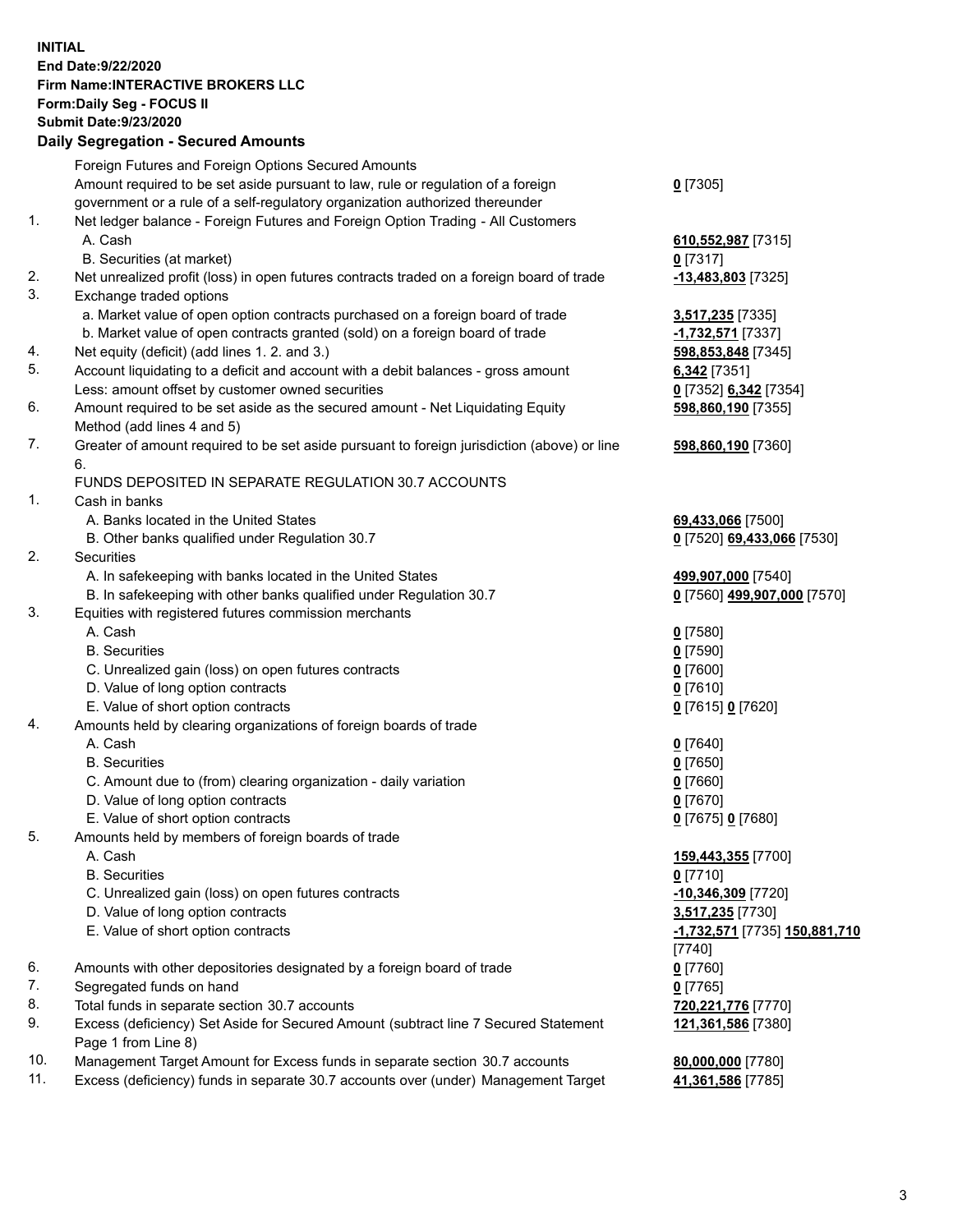**INITIAL End Date:9/22/2020 Firm Name:INTERACTIVE BROKERS LLC Form:Daily Seg - FOCUS II Submit Date:9/23/2020 Daily Segregation - Segregation Statement** SEGREGATION REQUIREMENTS(Section 4d(2) of the CEAct) 1. Net ledger balance A. Cash **5,397,040,418** [7010] B. Securities (at market) **0** [7020] 2. Net unrealized profit (loss) in open futures contracts traded on a contract market **-28,648,834** [7030] 3. Exchange traded options A. Add market value of open option contracts purchased on a contract market **299,490,196** [7032] B. Deduct market value of open option contracts granted (sold) on a contract market **-261,732,244** [7033] 4. Net equity (deficit) (add lines 1, 2 and 3) **5,406,149,536** [7040] 5. Accounts liquidating to a deficit and accounts with debit balances - gross amount **6,147,379** [7045] Less: amount offset by customer securities **0** [7047] **6,147,379** [7050] 6. Amount required to be segregated (add lines 4 and 5) **5,412,296,915** [7060] FUNDS IN SEGREGATED ACCOUNTS 7. Deposited in segregated funds bank accounts A. Cash **1,131,689,820** [7070] B. Securities representing investments of customers' funds (at market) **2,520,597,924** [7080] C. Securities held for particular customers or option customers in lieu of cash (at market) **0** [7090] 8. Margins on deposit with derivatives clearing organizations of contract markets A. Cash **7,329,336** [7100] B. Securities representing investments of customers' funds (at market) **1,951,177,771** [7110] C. Securities held for particular customers or option customers in lieu of cash (at market) **0** [7120] 9. Net settlement from (to) derivatives clearing organizations of contract markets **-16,803,021** [7130] 10. Exchange traded options A. Value of open long option contracts **299,385,487** [7132] B. Value of open short option contracts **-261,720,389** [7133] 11. Net equities with other FCMs A. Net liquidating equity **0** [7140] B. Securities representing investments of customers' funds (at market) **0** [7160] C. Securities held for particular customers or option customers in lieu of cash (at market) **0** [7170] 12. Segregated funds on hand **0** [7150] 13. Total amount in segregation (add lines 7 through 12) **5,631,656,928** [7180] 14. Excess (deficiency) funds in segregation (subtract line 6 from line 13) **219,360,013** [7190] 15. Management Target Amount for Excess funds in segregation **155,000,000** [7194] 16. Excess (deficiency) funds in segregation over (under) Management Target Amount **64,360,013** [7198]

Excess